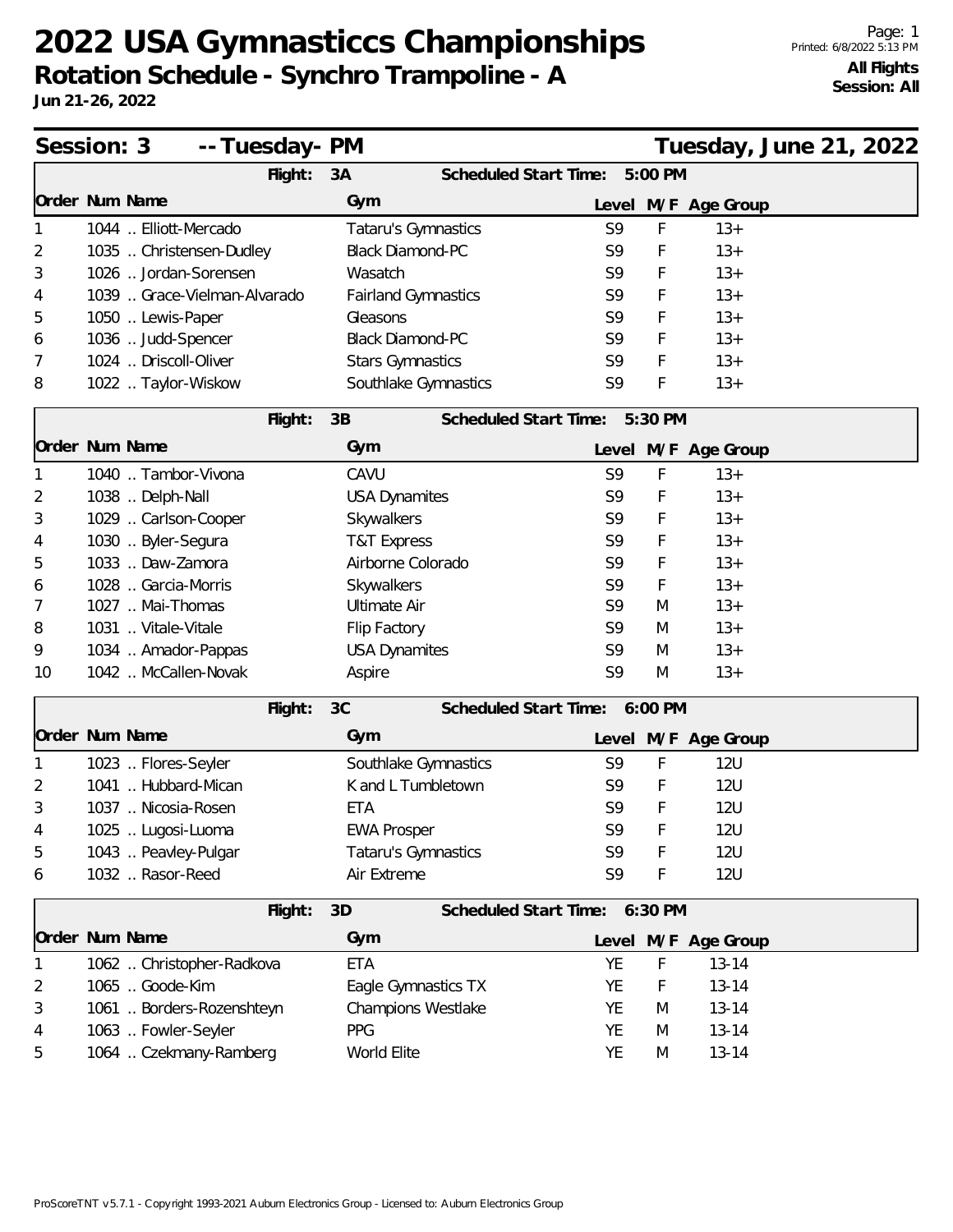## **2022 USA Gymnasticcs Championships Rotation Schedule - Synchro Trampoline - A**

|   | Session: 3                | -- Tuesday- PM |                            |                              |           |           |               | Tuesday, June 21, 2022 |  |
|---|---------------------------|----------------|----------------------------|------------------------------|-----------|-----------|---------------|------------------------|--|
|   |                           | Flight:        | 3E                         | Scheduled Start Time:        |           | 7:00 PM   |               |                        |  |
|   | Order Num Name            |                | Gym                        |                              | Level     |           | M/F Age Group |                        |  |
|   | 999<br>Sherman-Ursu       |                | <b>ETA</b>                 |                              | JR        | F         | $15 - 16$     |                        |  |
| 2 | 1000  Bowman-Leder        |                | <b>Integrity Athletics</b> |                              | JR        | F         | $15 - 16$     |                        |  |
| 3 | DeHanes-Mytnik<br>996     |                | <b>ETA</b>                 |                              | JR        | F         | $15 - 16$     |                        |  |
| 4 | Edelman-Garafalo<br>995   |                | <b>ETA</b>                 |                              | JR        | F         | $15 - 16$     |                        |  |
| 5 | 1001  Arakawa-Pansano     |                | <b>Wcc</b>                 |                              | JR        | F         | $15 - 16$     |                        |  |
|   |                           | Flight:        | 3F                         | <b>Scheduled Start Time:</b> |           | $7:30$ PM |               |                        |  |
|   | Order Num Name            |                | Gym                        |                              | Level     |           | M/F Age Group |                        |  |
|   | 1060  Ahsinger-Webster    |                | T&T Express                |                              | <b>SR</b> | F         | $18+$         |                        |  |
| 2 | 1052  Brown-Van Natta     |                | <b>MTGA</b>                |                              | SR.       | F         | $18+$         |                        |  |
| 3 | 1053  Hernando-Sherman    |                | <b>ETA</b>                 |                              | <b>SR</b> | F         | $18+$         |                        |  |
| 4 | 1058  Amano-Stevens       |                | <b>Fairland Gymnastics</b> |                              | SR.       | F         | $18+$         |                        |  |
| 5 | Andersen-Bianchini<br>988 |                | Wasatch                    |                              | IE        | F         | $17 - 21$     |                        |  |
| 6 | Harder-Petrich<br>990     |                | <b>Ultimate Air</b>        |                              | IE        | F         | $17 - 21$     |                        |  |
| 7 | Snider-Walker<br>992      |                | Eagle Gymnastics TX        |                              | IE        | F         | $17 - 21$     |                        |  |
| 8 | Baker-Loisel<br>994       |                | <b>NVG</b>                 |                              | IE        | F         | $17 - 21$     |                        |  |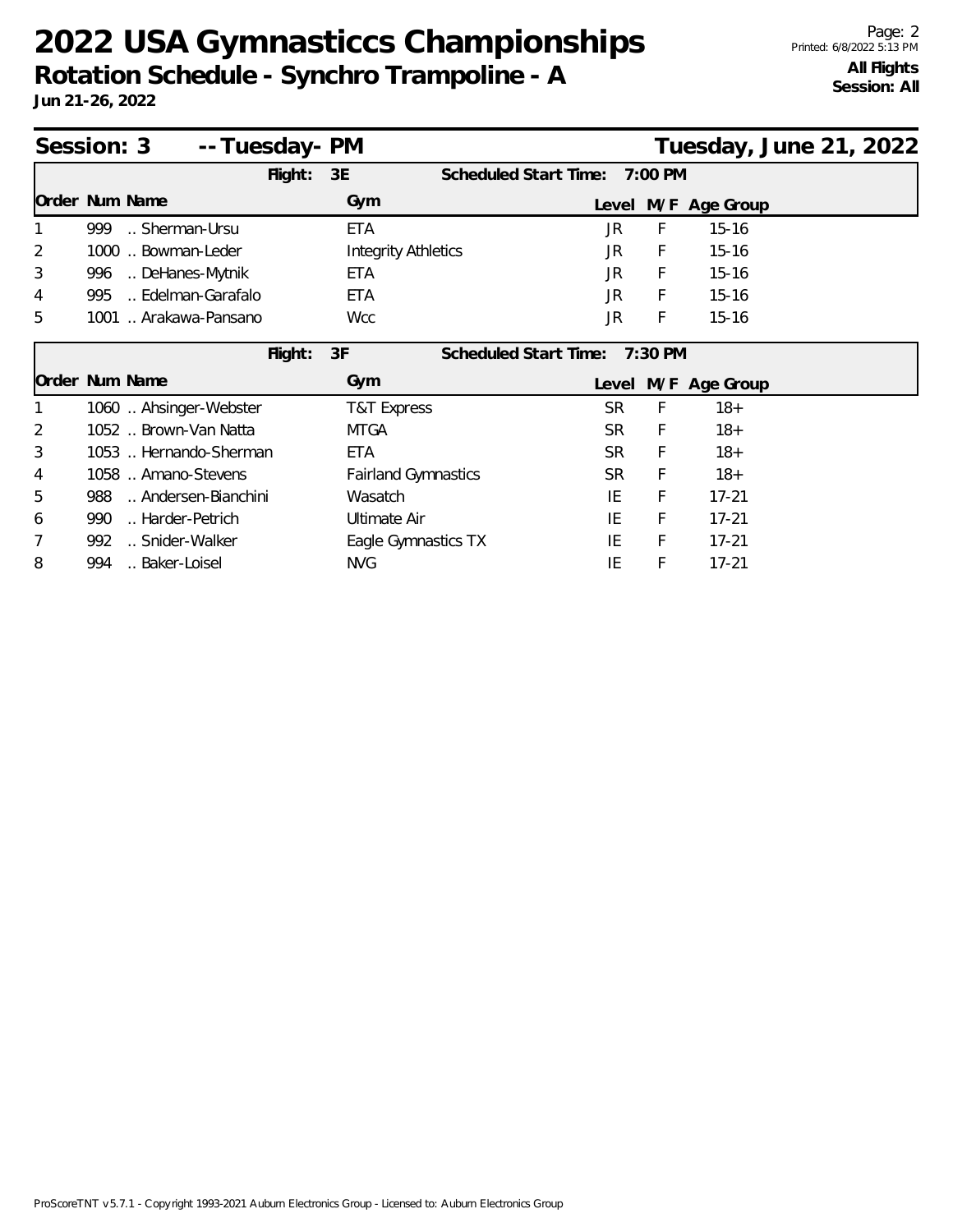## **2022 USA Gymnasticcs Championships Rotation Schedule - Synchro Trampoline - B**

| Session: 3<br>-- Tuesday-PM<br>Tuesday, June 21, 2022 |                            |         |                            |                               |                |             |                     |  |  |
|-------------------------------------------------------|----------------------------|---------|----------------------------|-------------------------------|----------------|-------------|---------------------|--|--|
|                                                       |                            | Flight: | 3A                         | Scheduled Start Time:         |                | 5:00 PM     |                     |  |  |
|                                                       | Order Num Name             |         | Gym                        |                               | Level          |             | M/F Age Group       |  |  |
|                                                       | 1015  Baca-Karagias        |         | Midwest Training           |                               | S <sub>1</sub> | F           | <b>14U</b>          |  |  |
| 2                                                     | 1008  Bonner-Kelley        |         | Carolina Elite             |                               | S <sub>1</sub> | F           | 14U                 |  |  |
| 3                                                     | 1019  Bruno-Salvado        |         | ETA                        |                               | S <sub>1</sub> | F           | 14U                 |  |  |
| 4                                                     | 1018  Caruso-Simmonds      |         | <b>GSTA</b>                |                               | S <sub>1</sub> | F           | <b>14U</b>          |  |  |
| 5                                                     | 1007  Bohannon-Zink        |         | <b>ETA</b>                 |                               | S <sub>1</sub> | F           | 14U                 |  |  |
|                                                       |                            | Flight: | 3B                         | Scheduled Start Time:         |                | 5:30 PM     |                     |  |  |
|                                                       | Order Num Name             |         | Gym                        |                               |                |             | Level M/F Age Group |  |  |
|                                                       | 1012  Bautzmann-Farling    |         | <b>NVG</b>                 |                               | S <sub>1</sub> | F           | <b>14U</b>          |  |  |
| 2                                                     | 1017  Arredondo-Kurczewski |         | Midwest Training           |                               | S <sub>1</sub> | F           | 14U                 |  |  |
| 3                                                     | 1021  Kline-Schreiner      |         | Flipside                   |                               | S1             | F           | 14U                 |  |  |
| 4                                                     | 1014  Cusson-Patterson     |         | <b>ETA</b>                 |                               | S <sub>1</sub> | F           | <b>14U</b>          |  |  |
| 5                                                     | 1010  Ragan-Tubbs          |         | <b>EWA Prosper</b>         |                               | S <sub>1</sub> | F           | 14U                 |  |  |
|                                                       |                            | Flight: | 3C                         | Scheduled Start Time: 6:00 PM |                |             |                     |  |  |
|                                                       | Order Num Name             |         | Gym                        |                               |                |             | Level M/F Age Group |  |  |
|                                                       | 1005  Devlin-Dickson       |         | Eagle Gymnastics TX        |                               | S <sub>1</sub> | $\mathsf F$ | $15 - 16$           |  |  |
| 2                                                     | 1011  Cain-Raddish         |         | Airborne Academy           |                               | S <sub>1</sub> | F           | $15 - 16$           |  |  |
| 3                                                     | 1013  Cupples-Vanecko      |         | <b>Wcc</b>                 |                               | S <sub>1</sub> | F           | $15 - 16$           |  |  |
| 4                                                     | 1009  Garcia-Tubbs         |         | Tumble Tech                |                               | S <sub>1</sub> | F           | $15 - 16$           |  |  |
| 5                                                     | 1016  Bruno-Valente        |         | <b>ETA</b>                 |                               | S <sub>1</sub> | F           | $15 - 16$           |  |  |
| 6                                                     | 1003  Girbert-Taylor       |         | Let It Shine               |                               | S <sub>1</sub> | F           | $15 - 16$           |  |  |
| 7                                                     | 1004  Aucoin-Houser        |         | <b>Integrity Athletics</b> |                               | S <sub>1</sub> | F           | $15 - 16$           |  |  |
| 8                                                     | 1006  McCarter-Ortiz       |         | <b>Full Force</b>          |                               | S <sub>1</sub> | F           | $15 - 16$           |  |  |
| 9                                                     | 1020  Kuo-Lim              |         | CAVU                       |                               | S <sub>1</sub> | F           | $15 - 16$           |  |  |
|                                                       |                            | Flight: | 3D                         | <b>Scheduled Start Time:</b>  |                | 6:30 PM     |                     |  |  |
|                                                       | Order Num Name             |         | Gym                        |                               | Level          |             | M/F Age Group       |  |  |
|                                                       | 1045  Abraham-Orders       |         | <b>Integrity Athletics</b> |                               | <b>OP</b>      | F           | $17 - 21$           |  |  |
| 2                                                     | 1048  Bowar-Cardwell       |         | Gleasons                   |                               | <b>OP</b>      | F           | $17 - 21$           |  |  |
| 3                                                     | 1049  Filosa-Glynn         |         | CAVU                       |                               | <b>OP</b>      | F           | $17 - 21$           |  |  |
| 4                                                     | 1046  Chiaco-Vogan         |         | So Cal TTC                 |                               | <b>OP</b>      | M           | $17 - 21$           |  |  |
| 5                                                     | 1047  Frasure-Sargel       |         | <b>Integrity Athletics</b> |                               | <b>OP</b>      | M           | $17 - 21$           |  |  |
|                                                       |                            | Flight: | 3E                         | Scheduled Start Time:         |                | 7:00 PM     |                     |  |  |
|                                                       | Order Num Name             |         | Gym                        |                               | Level          |             | M/F Age Group       |  |  |
|                                                       | 997<br>Harper-Miner        |         | <b>Premier Athletics</b>   |                               | JR             | M           | $15 - 16$           |  |  |
| 2                                                     | Britton-Larson<br>998      |         | Premier Gymnastics         |                               | JR             | M           | $15 - 16$           |  |  |
| 3                                                     | 1002  Huggins-Poveda       |         | World Elite                |                               | JR             | M           | $15 - 16$           |  |  |